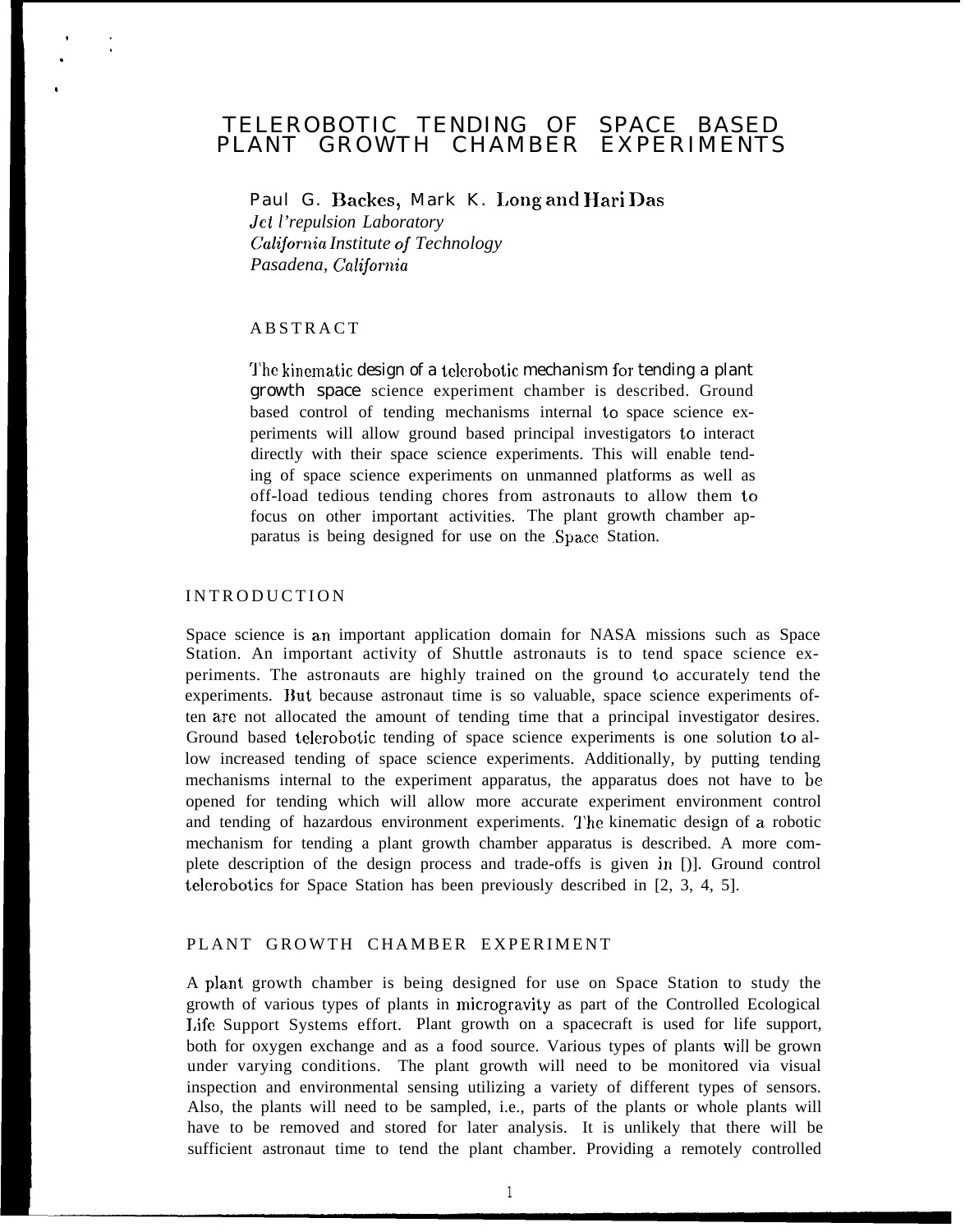

Figure 1: Plant growth chamber with tending robot

manipulator to tend the experiment will allow routine inspection and tending of the plant chamber.

It is valuable for the plant growth chamber environment, e.g., humidity, temperature, and airflow, to be well controlled. I'he environment internal to the plant chamber and the environment of the Space Station are likely to be quite different. For example, the plant chamber environment will likely be controlled to have high humidity to promote plant growth while the Space Station environment will likely be controlled to have low humidity to prevent organism growth on the Station internal surfaces. Mounting a manipulator tending device internal to the experiment allows inspection and tending to occur without opening the environment for access, thus preventing environmental exchange between the plant growth chamber and Space Station environment.

'l'he plant chamber is expected to utilize the volume of two Space Station racks. 'l'he volume is separated into an upper portion, where the plants grow, and a lower portion where the support apparatus is located. The plant growth area. where the manipulator will reside, will have a volume of approximately 1.5 **<sup>m</sup>**wide by 0.8 **m** tall by 0.8 m deep. The plants may grow out of disc shaped areas at the bottom of the plant growth chamber and grow up toward the ceiling where lights are mounted to provide the energy for photosynthesis. A graphic of the the chamber with the selected tending robot concept is shown in figure 1.

A possible scenario for planting, growth, and harvesting utilizing the internal manipulator is given below. A tray of plant cells is inserted into the chamber by an external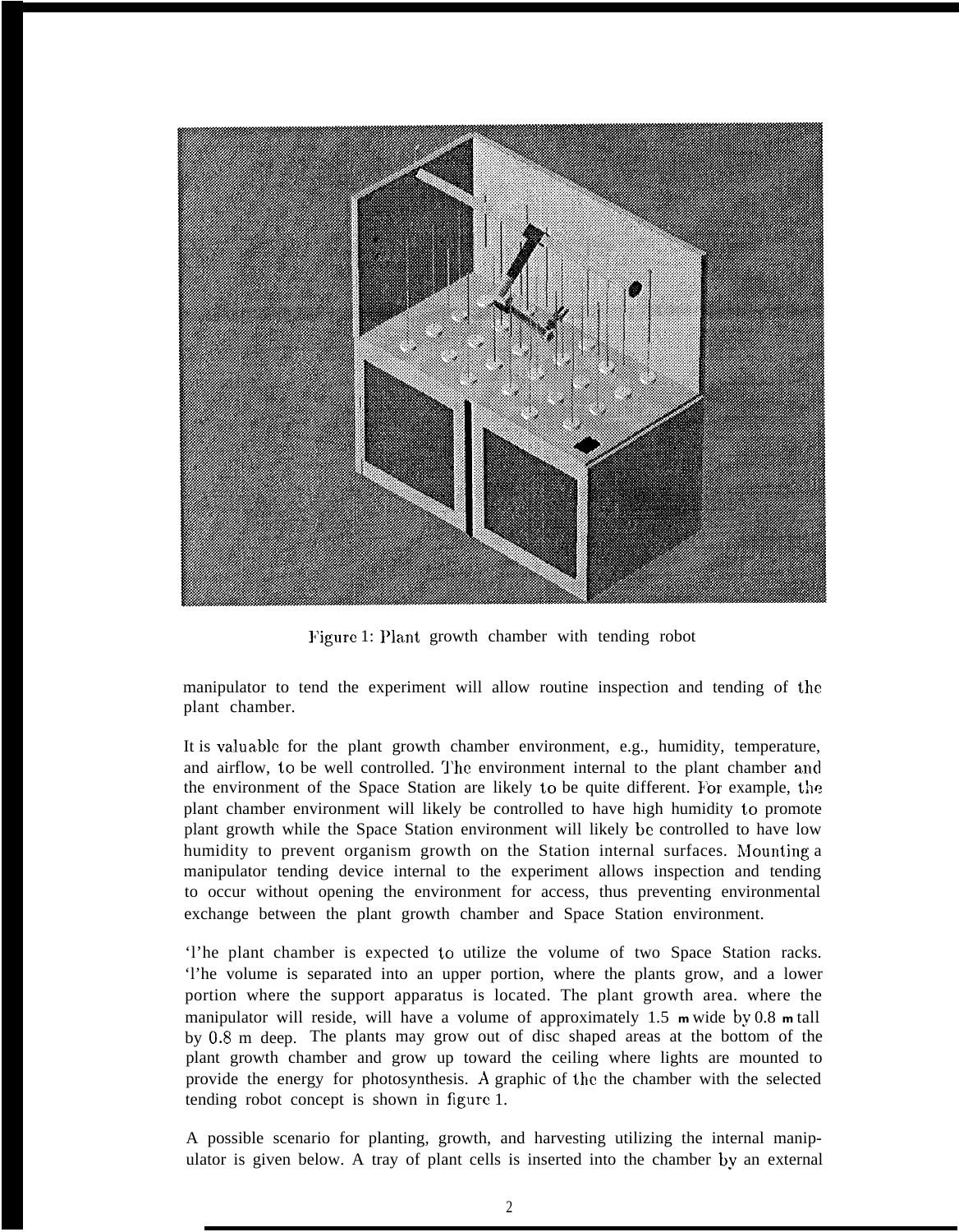device or astronaut. Each cell might have multiple seeds. The internal manipulator will be commanded to take the plant cells and insert them into the growth disks on the floor of the chamber. The seeds will be embedded in a felt-like material which will draw fluid from a nutrient bath below the growth disk. '1'hc plants will germinate and the stems will grow out of the tops of the disks. The plant CCIIS fit snugly in the disk slots so that fluid cannot be released into the growth chamber. The material dots allow the trunk to expand as the plant' matures.

When the plants sprout, the manipulator is used to grasp a high magnification camera and then position the camera above the disks so that images can bc taken of the seedlings. These images arc transmitted to Earth for analysis and specific seedlings arc selected to be removed from the chamber. The manipulator is then commanded from Earth to remove these seedlings by pulling them out from the roots, Some of the seedlings will break at the trunk while others will pull out by the roots. Some of the seedlings will be sprayed with a preservative and bagged (this is done automatically after the sample is deposited into a slot in the chamber, probably located on the floor of the chamber). Other seedlings will bc discarded into a waste slot. The end of the seedling stage results in a thinned crop of seedlings.

The remaining stages of growth have the plants growing from seedlings into mature plants. At various stages of growth, specific plants will be selected (on Earth from images transmitted from the chamber) to bc sampled, Either a part of a plant will bc sampled or the entire plant will be pulled from the growth disk. The manipulator will be used to sample the plants. For example, the manipulator might pick up the camera and capture images of selected leaves of the plants. Specific leaves will then be selected on Earth for sampling and the manipulator will then pick up a cutting tool to remove the leaf, For the case of a grass such as wheat, the leaves are likely to bc sampled from their base where they grow out of the stalk since that is where growth occurs. When the plants mature, the manipulator will be used to sample (cut and remove) flowers and fruit.

## Experiment Tasks and Constraints

o

.

'1'here are three likely types of plants which may bc grown in the plant chamber. Cereals and beans will provide fruit above ground. l'here may also bc plants which have fruit among the roots, but the tending and harvesting of this type of plant is less well understood.

Some of the experiment tasks and issues related to kinematic design of the robot arc:

- Clip plant tops This task will require up to 6 DOF at the end effector. Forces and torques necessary to perform the task will be minimal.
- Clip plant stems/leaves/flowers/fruit This task will require up to 6 DOF and may additionally require kinematic redundancy for minimum disturbance to the plants during the procedure. Applied force and torque required for this task are expected to be minima].
- Pull out plant from roots This task could be accomplished with 3 I)OF if the tool is set to the proper orientation. Kinematic redundancy in positioning may be required to reduce disturbance with other plants during this procedure. This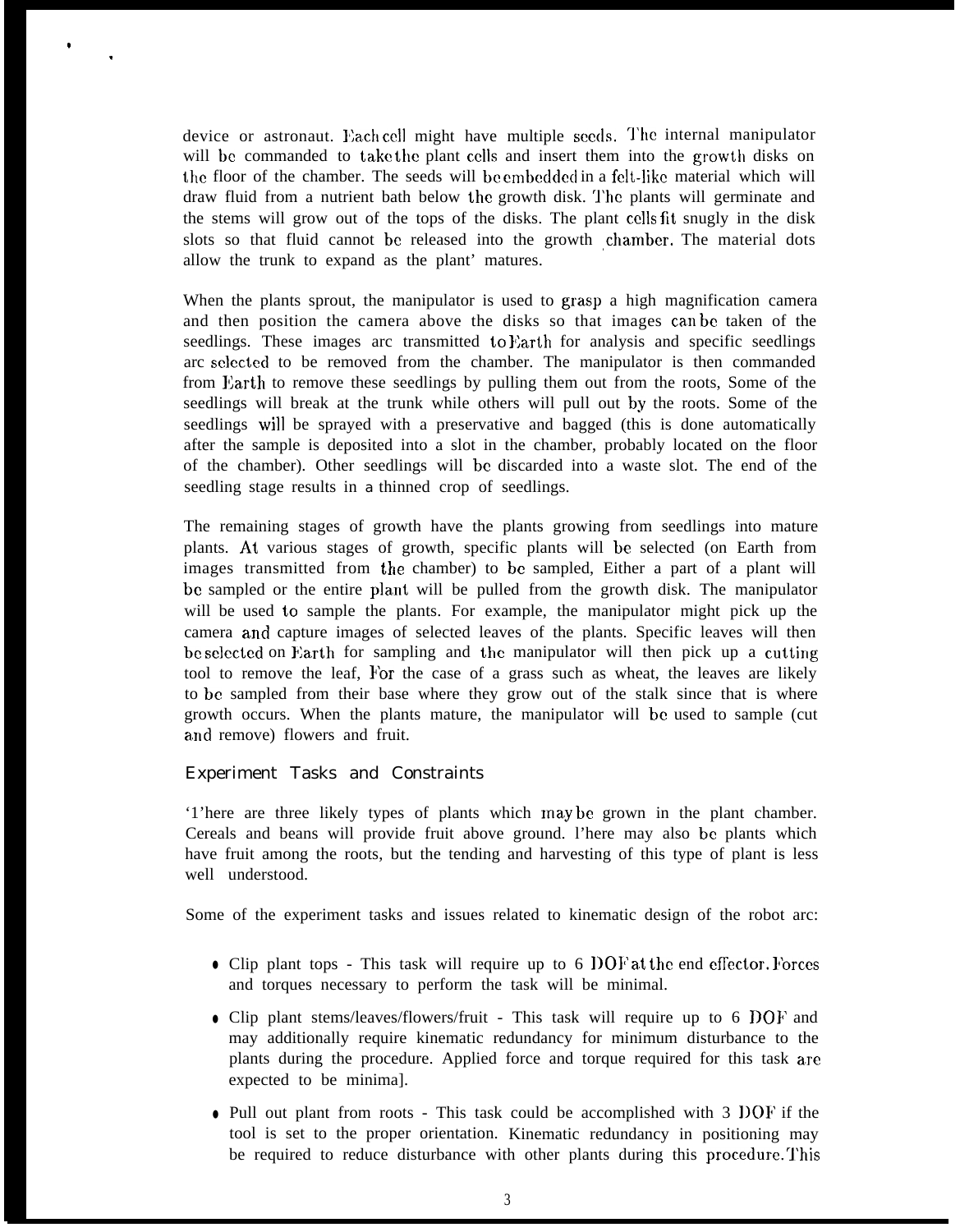task is expected to require the largest amount of applied force and torque, with the actual requirements dependent on the hydroponic growth tcchniquc used and the type of plant.

- . Move sensors, e.g, camera, air This task will require  $6$  DOF and may require kinematic redundancy. Minimal force and torque will be required for this task.
- Store plant samples 'l'his task will require 6 DOF'. Sampled plant materials will bc deposited in a vent located at one corner of the floor in the plant chamber. Minimal force and torque exertion will be required for this task.
- I'ick up and replace tools and sensors 'J'ooIs and sensors will bc held at a storage area on one of the walls of the plant chamber. 'J'he robot must be able to pick up each tool and sensor and return them to the storage location.
- Other miscellaneous manipulation tasks There may be other tasks necessary for the up-keep of the plant chamber. For example, cleaning the chamber of materials dropped by the plants may be necessary. In a weightless environment, this will mean the ability to grasp a floating object; or due to the constant airflow, dead plant material might collect at the air outlet vents and will need cleaning.

## MECHANISM KINEMATIC DESIGN

Many design constraints were considered when determining the desired kinematic design of the mechanism including:

- Minimum weight A requirement for space applications,
- Minimum power A requirement for space applications. In addition, excessive heat generation would affect the controlled environmental conditions in the plant chamber.
- Minimum volume Small size of components to reduce disturbance to plants.
- Reach all parts of the plant chamber volume workspace of the robot should cover the plant chamber with sufficient dexterity.
- Travel speed Tasks will not involve dynamic interaction so speed requirements arc determined by the need to perform tasks in a specified time period and are expected to be moderate to slow.
- Minimize disturbances to plants Reduce, as much as possible,. disturbance to plants during motions of the robot.
- No obstruction of camera views at the robot storage position and minima] obstruction during task performance.

The need for tool changeout was also an important consideration. It is assumed that quick change tools with electrical connections to the manipulator will be used,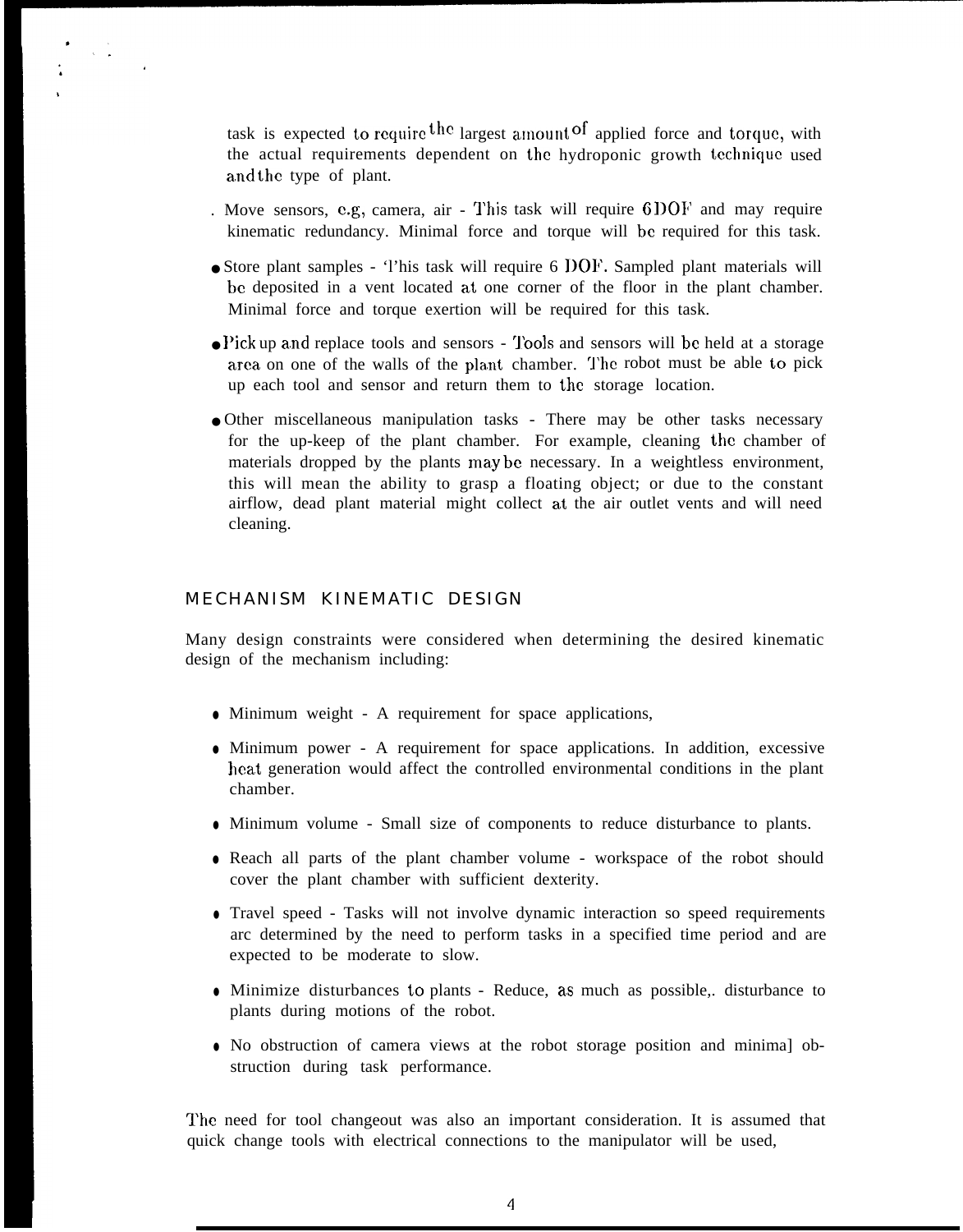Inspecting, sampling and harvesting the plants creates a requirement for a  $6$  degree of freedom task space which results in a requirement for at least a six DOF manipulator. Because the plants will be grown in rows, the manipulator should be able to move the positioning links in a plane to minimize disturbance to the plants. Various kinematic configurations were considered inducting six and seven  $DOF$  manipulators. All of the designs considered had a translational joint along the top of the chamber. The configurations included Cartesian, single elbow, double elbow, and forearm translation. The two preferred designs were a Cartesian robot and a seven DOF single elbow robot.

'1'hc Cartesian robot with a roll-pitch-roll wrist is shown in figure 2. Its advantages are



Figure 2: Cartesian configuration robot

its simple kinematics and dexterity over its workspace. In addition, due to support at both ends of the beams used for the first two translation joints, the stiffness of the robot will be greater for a given robot mass. The disadvantage is that there is greater likelihood of obstructed views. There are a number of ways of implementing the translation of the 3rd axis. One method is to have the translation link be mounted on a beam of fixed length so that the robot translates along lanes between plant rows to move the end effector between desired locations. This has a disadvantage in that the third link wwuld cause significant disturbance to the plants as the robot moved. Alternatively, a telescoping third link could shorten itself and translate over the tops of the plants. IIowever, this would add complexity to the mechanical implementation.

The seven DOF single elbow robot is shown within the plant chamber in figure 1. In this design the first joint is a rotation joint which rotates the translation joint which travels along the top of the chamber. By putting the rotation joint before the translation joint, the actuators for both the rotation and translation joints can bc